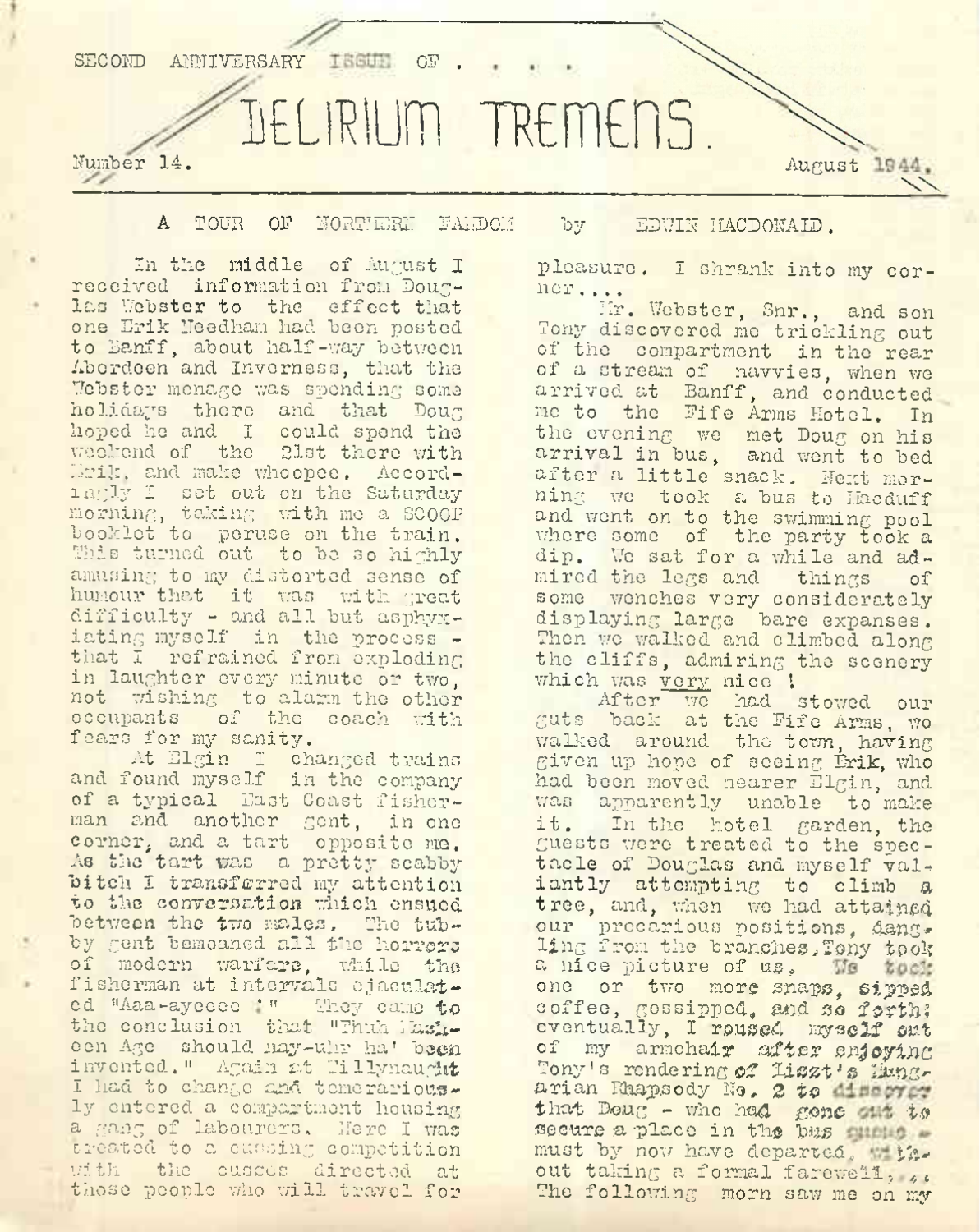$D \longrightarrow S$ 

which was obv: I:. Jimmy Burke, Ve went down, to the station to see about my train. thin explored some beekshops. hough we couldn'<sup>o</sup> find very satisfactory second-hanu cnes, John dichit miss any opportunity to hurl insults o.t Scot land and iho Soots , and it put the lie on things when we were crossing a street & a double-decker roared at John. wno narrowly escaped with his lite. We had refreshmonts in a bar ' = m.lk one - a.i sat down n the Prances Street Gardens, John vilifying the Soctt Monumerty on his way past it. But we aamired a Municipal Eutiding we came across, a quite impressive erecture which, I am since informed. w s St, anagew a House, Soon I was seeing John off, rush- ing to collect my goods & chattels, and on a. train once more,

Leeds was reached about 4am. whera quite a decent Waiting Room housed me until such tine as I thought life might be rsmpant at Grange Terrace. I was hospitably received by Mrs. Rosenblum and the cat. Fans seem to be fond on mad cuts, I was amused by the antics of this feline, only called "Pussy'! as far us <sup>I</sup> know, stalking flies, then, springing upon and mauling them with its claws, conveying the remains to its mouth and devouring them with fiendish relash, I was turned loose among Mike's books for a while and then given directions to find my way to his place ef work., (Oh yes, Hike starts at some unearthly hour ana had long ago left the houses) Miraculously, I found the place. where I stood in awe for a few moments, vatching whis seemingly ordinary person busily digging., this great ma?i who had kept British fanuom together in times of stress, I made myself known and left with instructions for finding bookshops. In the evening Michael came home, and

way back to Inverness; there again at T11lynaught, fortunat + ly, for oy this time there we \*e so many people in the compar mentt that I was half-way out f the window. An hour's sojour. in Elgin, another hour in t ie train., and. my journey was co plete <.

After hearing of .Doug's vacious excursions, I determined .o have a trip round the northern portion of fanden myself, and early on Wednesday morning I set out for Edinburgh, having es .pat ched warning nooes to Hichael Rosenbium and Johnny Burke, (who would he. passing izirough that city oh his way to the. Orkneyr,. on Tuesday II estab Lanco myself. in the neighdournood of the Zo?, and in the evening went out i. look for Osmond Robb. Finang his residence, I was info 'med that he was on duty and was 'inr\* ected to the ME a Station. There Osmond took me on a tour of inspection and talked very interestingly« I retired, to my H.Q. to find a telegram from JFB awaiting me with instructions to meet him next day 2 p.m. Scott Monument, This was good In tne morning, being so neat the Zoo, <sup>I</sup> paid it a visit. half of 'he enclosures wore gug up for victory and lack of animals, bu, I was attracted to one spec by the interest and hilarity evident among a few girus ndmi-vlng a certain species of ape. What a face it has, " quoth one, "just like an old man's 14 Rut thwas obviously not Its face hey were intrigued by \

Being a Scot, I h.d to get my money's worid at the Zoo, s, was late in getting oaok for dinner, and t.oppled out of the tram at Scott Honumen: at 2.21, No sign of any fan. was about to break down and weep when I saw & figure wending ite way through the traffs from the other side of the street, a figure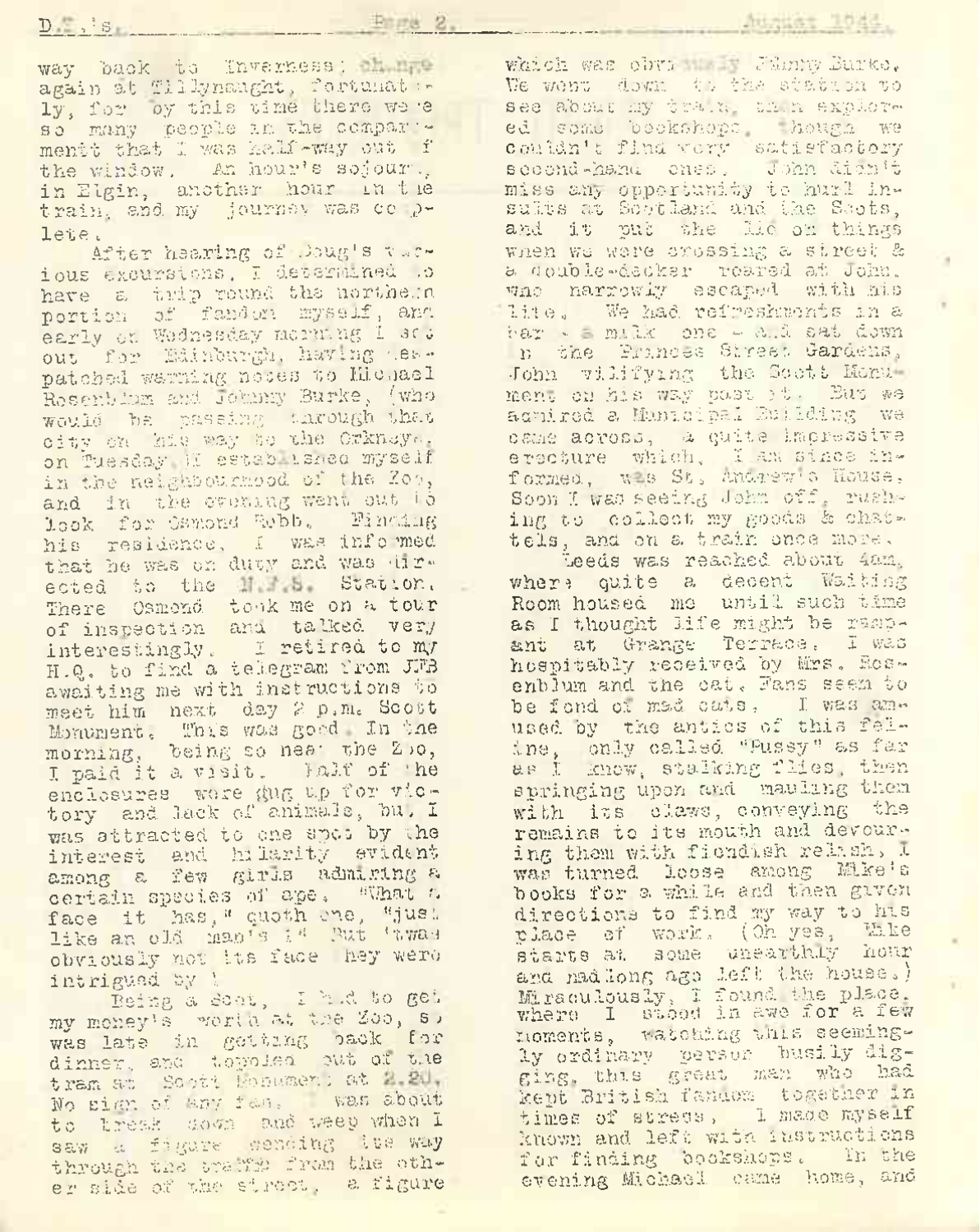next day, after I'<sup>d</sup> slept in the midst of rows and piles of magazines and books, we went through •to Manchester. I saw bomb damage for the first time - or its effects - in Leeds, where portions of the wall along the railway line had been replaced with new brick, and in the skeletal sections of ---- Station and nearby buildings. We found Beresford Road after some searching and banged on the door of Io.22. The door opened and there stood a typical fan, voluminous hair standing on end. bristles sticking out of chin, wild glare of eye. Ron lane ushered us in. Ho had just got up, it seemed. We chatted and looked over some books and things. The only other occupant of the house at the time, Ron'<sup>s</sup> grandmother, produced a jam tart and stuff which we promptly scoffed, and then wo three left for the abode of George Ellis. George was at the pictures, and we were going away when whom did wo bump into but George. He protested that he wanted his tea, but we dragged him away towards the habitation of Ron Bradbury. We thought we'd arrive there just about the time that Ron got homo from work. Somebody remarked that Ron might oven bo on the same tram as us, and wouldn'<sup>t</sup> that be funny. We looked but saw not. Getting up with the idea that we should get off somewhere about here, whom should we see but Ron B! Ron was rather stunned to see this procession of four fans descending after him, and before he had recovered sufficiently to do any thing about it, we were all in his house, His Ha was misled enough to put out before us platesful of toothsome homobaked raspberry tarts and fruit cakes. What with like and Ron L, and I not having eaten for some time, and George having had no tea. and Ron B. just home for

. Now Like, Ron L., George and <sup>I</sup> had to move again. We wore next seen trying to break the door dorm and climb through the windows at 41 Longford Place. But the Turners had apparently seen us coming for the place was locked up. Enquiry at a neighbour's, however, solicited the information that nobody was at home, so we reluctantly departed.

Mike and I were soon in Leeds again, where we unsuccessfully tried to force an entry into Hon Chadwick's lair, then wont to bod.

IToxt morning <sup>I</sup> foolishly agreed to go out to work with Michael. I uas placed in a pair of Wellington boots several sizes too big for me and had to journey across Leeds with these things slipping down my legs at every step, so that I had a horrible feeling they were coming off, that I would leave one behind somewhere. The task was to gather in a good crop of several hundred cauliflowers. Mike had a large, evil-looking knife which he handled with a discomfiting dextority, and proceeded with his boss to decapitate the long rows of cauliflowers. By this time I was smothered in a piece' of sacking, tied around me to protect my clothes. I was to help loading the barrow and propelling to shed. Michael demonstrated: by some marvellous knack he stuffed about a dozen huge cauliflowers up under each arm & deposited them an barrow. I ventured to emulate this feat. <sup>I</sup> managed to get about five dirty wot, frog-infested cauliflowers under one arm and perhaps two under the other, and with this load staggered to the bar-